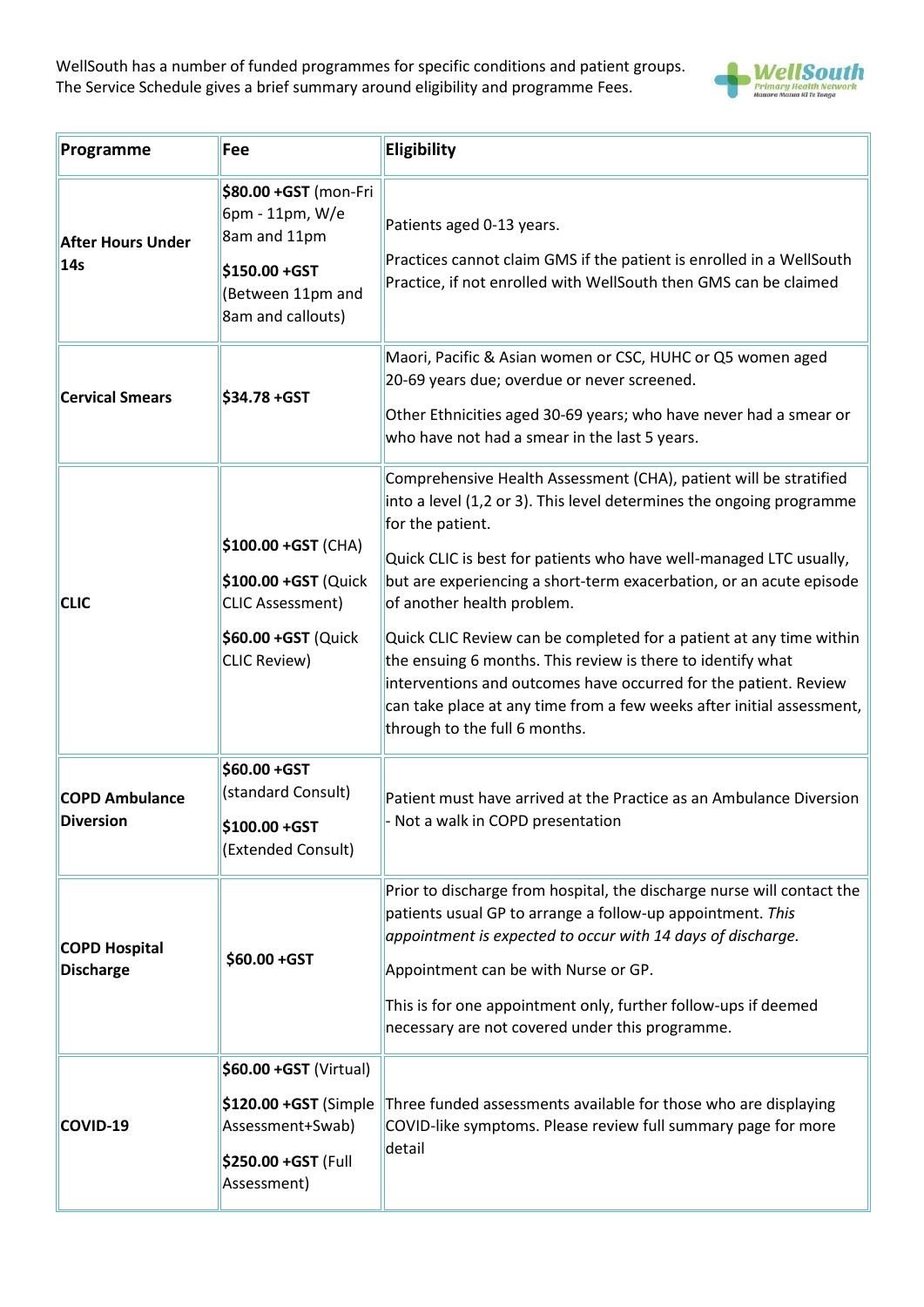| <b>CVD Risk Assessment</b>                           | \$30.00 +GST            | Funding is available for the following group of patients:<br>1. Maori, Pacific & South Asian MEN<br>aged 30-74<br>2. Maori, Pacific & South Asian WOMEN<br>aged 40-74<br>3. All other ethnicities MEN aged 45-74 (must have CSC or<br>HUHC or be Quintile 5)<br>4. All other ethnicities WOMEN aged 55-74 (must have CSC or<br>HUHC or Quintile 5)<br>5. Patients with severe mental illness (Schizophrenia, major<br>depressive disorder, Bipolar disorder, Schizoaffective<br>disorder from age 25). *<br>*Patients with a severe mental illness - assessment must be<br>commenced as a new Non-Funded Assessment, once severe mental<br>illness is ticked, the claim will update to a funded Assessment<br>Patients must not have previously had a CVDRA or if they have had a<br>CVDRA, it must have been more than 5 years ago.<br>Use of this programme should be in conjunction with the Southern<br>Health Pathway for Cardiovascular Risk Assessment (CVRA) |
|------------------------------------------------------|-------------------------|----------------------------------------------------------------------------------------------------------------------------------------------------------------------------------------------------------------------------------------------------------------------------------------------------------------------------------------------------------------------------------------------------------------------------------------------------------------------------------------------------------------------------------------------------------------------------------------------------------------------------------------------------------------------------------------------------------------------------------------------------------------------------------------------------------------------------------------------------------------------------------------------------------------------------------------------------------------------|
| <b>Diabetes Annual</b><br><b>Review</b>              | \$40.00 +GST            | All patients with Diabetes. Next review can be completed after 11<br>months                                                                                                                                                                                                                                                                                                                                                                                                                                                                                                                                                                                                                                                                                                                                                                                                                                                                                          |
| Diabetes-Insulin<br>Initiation                       | \$391.30 +GST           | Patient must be:<br><b>Enrolled in WellSouth</b><br>Enrolled in Careplus or had a CLIC CHA<br>Diagnosed type 2<br>have had two HBA1C readings >64mmol/mol (8%)<br>on appropriate oral medication<br>compliant with medications<br>18 years and over<br>use of this programme should be in conjunction with the Southern<br>Health Pathway for starting Insulin in Type 2 Diabetes                                                                                                                                                                                                                                                                                                                                                                                                                                                                                                                                                                                    |
| <b>Hepatitis C - Maviret</b>                         | \$80.50 + GST           | One appointment to commence Maviret treatment. Patients must be<br>HCV positive with a positive HVC Viral load and not treated<br>previously                                                                                                                                                                                                                                                                                                                                                                                                                                                                                                                                                                                                                                                                                                                                                                                                                         |
|                                                      |                         |                                                                                                                                                                                                                                                                                                                                                                                                                                                                                                                                                                                                                                                                                                                                                                                                                                                                                                                                                                      |
| <b>IV Antibiotics</b><br><b>Including Cellulitis</b> | \$110.00 +GST Dose 1    | Any patient who meets criteria as per relevant Health<br>pathway.<br>Two additional treatments may be claimed for patients with<br>Cellulitis                                                                                                                                                                                                                                                                                                                                                                                                                                                                                                                                                                                                                                                                                                                                                                                                                        |
| <b>IV Antibiotic Cellulitis</b><br>Follow-up         | \$45.50 +GST            | One follow up to review patient                                                                                                                                                                                                                                                                                                                                                                                                                                                                                                                                                                                                                                                                                                                                                                                                                                                                                                                                      |
| <b>IV Fluids</b>                                     | \$145.00 +GST (1 litre) | IV Fluids can be given to patients with the below conditions, to<br>prevent hospital admission or presentation:<br>Hyperemesis                                                                                                                                                                                                                                                                                                                                                                                                                                                                                                                                                                                                                                                                                                                                                                                                                                       |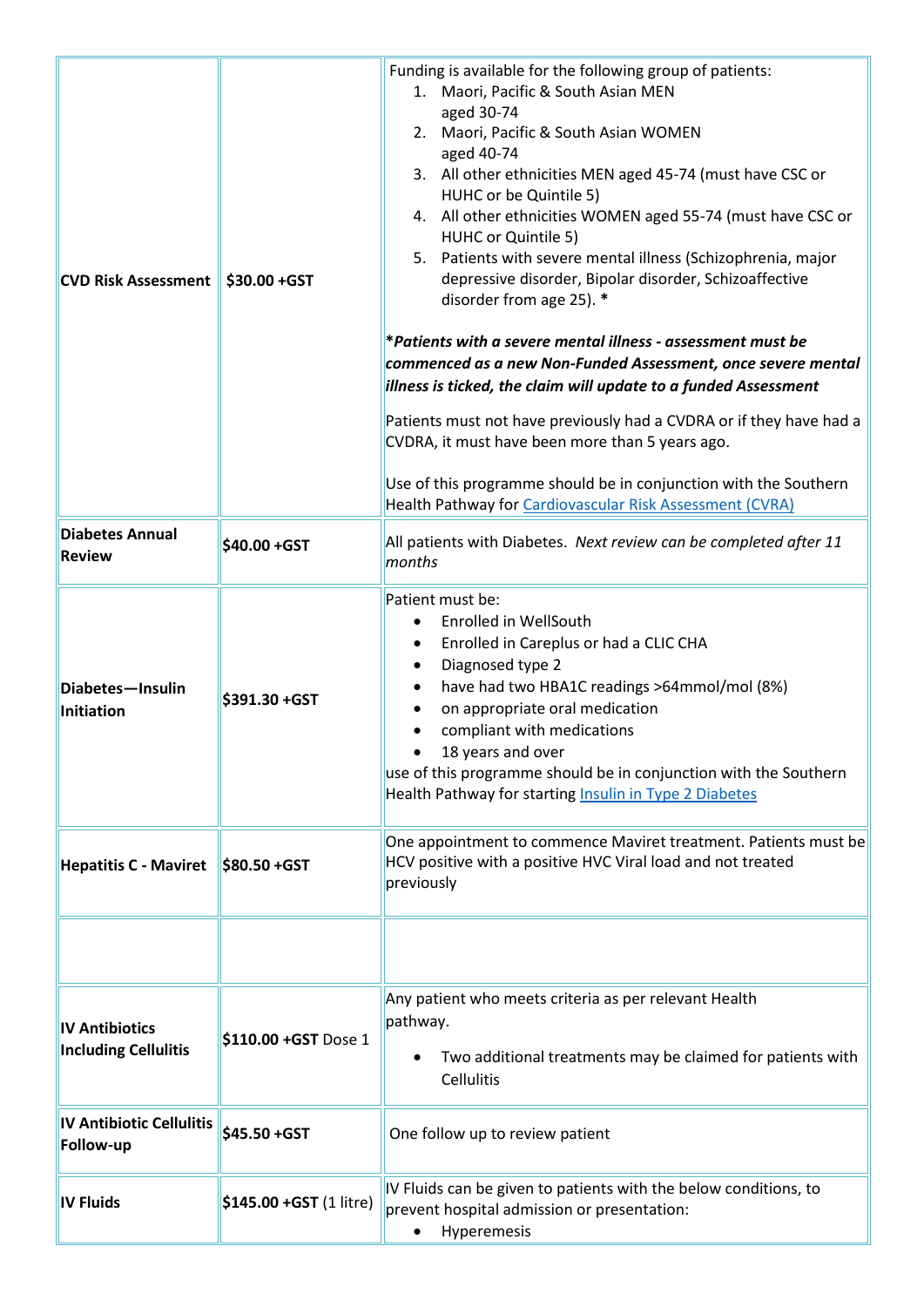|                         | \$205.00 +GST (2 litre)      | Pyelonephritis<br>٠                                                                                                           |
|-------------------------|------------------------------|-------------------------------------------------------------------------------------------------------------------------------|
|                         | Max claim                    | Dehydration                                                                                                                   |
|                         |                              | RenalColic                                                                                                                    |
|                         |                              | Other                                                                                                                         |
|                         |                              | Please do not submit claim until after you have completed the                                                                 |
|                         |                              | treatment in full as you can only make one claim.                                                                             |
|                         |                              | <b>Follow relevant Health Pathway</b>                                                                                         |
|                         |                              |                                                                                                                               |
|                         |                              | Patients who meet the below criteria:                                                                                         |
|                         |                              | <b>Symptomatic Iron Deficiency</b><br>٠                                                                                       |
|                         |                              | Materinty: Trimester 2 or 3 only                                                                                              |
|                         |                              | <b>Chronic Heart Failure</b>                                                                                                  |
|                         |                              | <b>Inflammatory Bowel Disease</b>                                                                                             |
| <b>IV Iron Infusion</b> | \$125.00 +GST                | <b>Chronic Kidney Disease</b>                                                                                                 |
|                         |                              | Postpartum<br>Also eligible are patients who have already had an IV Iron Infusion                                             |
|                         |                              | within the last 3 months and need to have a 2nd infusion because a                                                            |
|                         |                              | dose of >1000mg is required or on consultant advice* *must be                                                                 |
|                         |                              | clearly documented in the portal, and include name of consultant                                                              |
|                         |                              | <b>Follow relevant Health Pathway</b>                                                                                         |
|                         |                              |                                                                                                                               |
|                         |                              | Jadelle Insertions: High needs women (Maori, Pacific Island or                                                                |
|                         |                              | Quintile 5), or CSC holders who are aged under 45 i.e. have not had                                                           |
|                         | \$80.00 + GST                | their 45th birthday                                                                                                           |
|                         | (Insertion)                  |                                                                                                                               |
| Jadelle (LARC)          |                              | Jadelle Removals: Any patient who has had their Jadelle inserted via                                                          |
|                         | \$160.00 +GST                | the WellSouth Programme regardless of their age at the time of                                                                |
|                         | (Removal)                    | removal i.e. can be over 45.                                                                                                  |
|                         |                              | Available to any Practice with a provider of the service as advised to                                                        |
|                         |                              | WellSouth.                                                                                                                    |
| <b>National Bowel</b>   |                              |                                                                                                                               |
| Screening               | \$60.00 +GST                 | Eligible population aged 60-74 years screened via National Bowel<br>Screening programme only (Follow relevant Health Pathway) |
|                         |                              |                                                                                                                               |
|                         | \$200.00 +GST                | Registration is for all Patients who have a terminal condition with                                                           |
| <b>Palliative Care</b>  | (Registration)               | end of life likely to be within 6 months.                                                                                     |
|                         |                              | Exit from the programme is available on patient's death or 6 months                                                           |
|                         | \$250.00 +GST (Exit)         | following registration (patients cannot be re-registered)                                                                     |
|                         | \$205.00 +GST                |                                                                                                                               |
| <b>Pipelle Biopsy</b>   | (Pipelle Biopsy)             |                                                                                                                               |
| Programme               |                              | Procedures carried out by identified providers                                                                                |
|                         | \$75.00 + GST<br>(Follow-up) |                                                                                                                               |
|                         |                              |                                                                                                                               |
|                         | \$100.00 +GST                | This extended consultation is only available to former refugees                                                               |
| <b>Refugee Initial</b>  |                              | resettling in Dunedin and Invercargill as part of the refugee                                                                 |
| <b>Assessment</b>       |                              | resettlement programme *Only 1 claim per patient.                                                                             |
|                         |                              |                                                                                                                               |
| <b>Refugee</b>          |                              | Available for subsequent consultations for Former Refugees for 2                                                              |
|                         | \$80.00 +GST (max)           | years from resettlement. Please adjust claim amount up to a                                                                   |
|                         |                              | maximum of \$80.00 +GST                                                                                                       |
|                         |                              | All patients diagnosed by a hospital specialist paediatrician or                                                              |
| <b>Rhuematic Fever</b>  | \$34.78 + GST                | physician as needing long term prophylactic antibiotics. Patients                                                             |
|                         |                              | must be registered with WellSouth. Antibiotic treatment, medical                                                              |